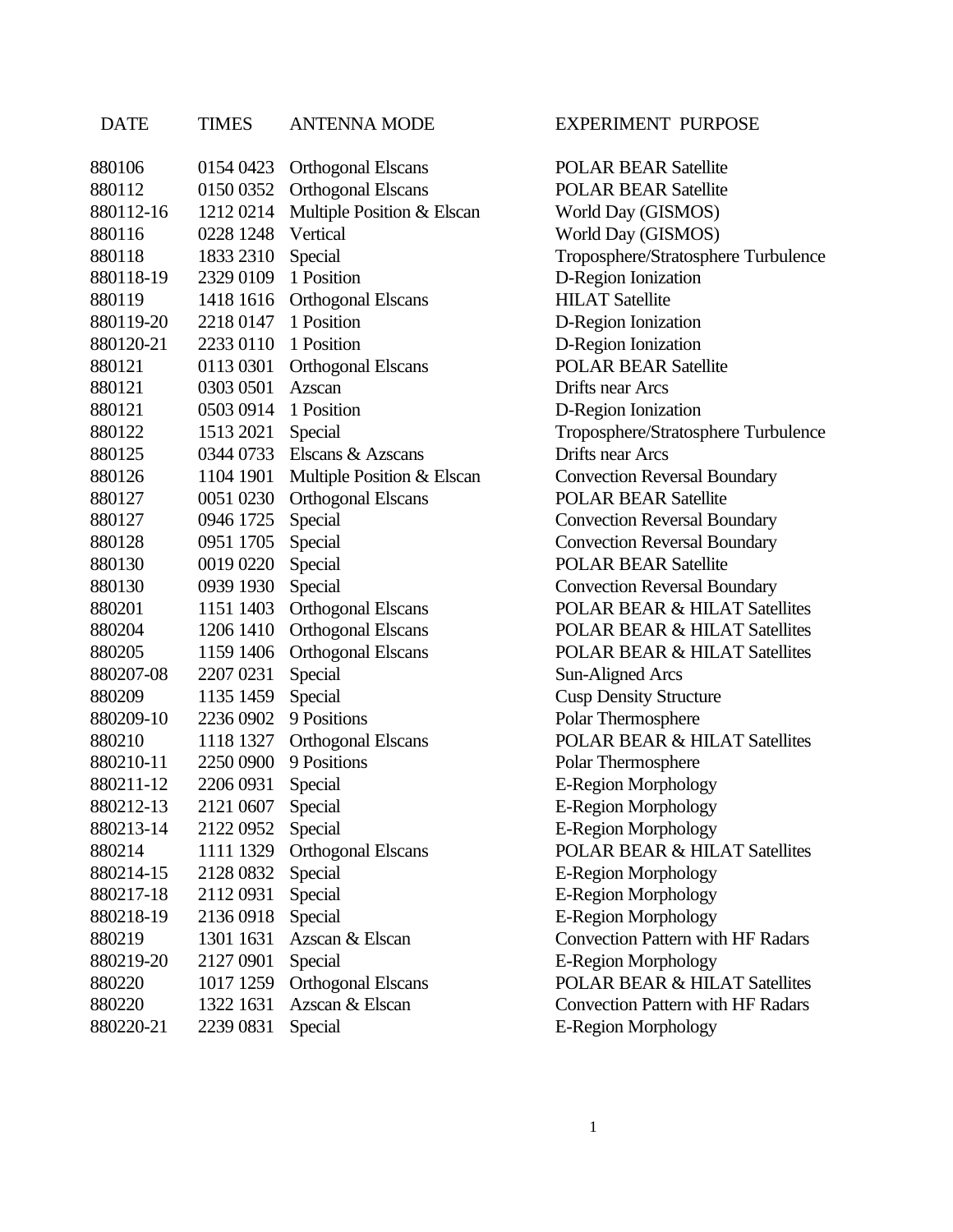| 880222    | 0147 0753 | Special                    | $E-R$ |
|-----------|-----------|----------------------------|-------|
| 880222    | 1323 1632 | Azscan & Elscan            | Con   |
| 880223    | 1300 1732 | Azscan & Elscan            | Con   |
| 880224    | 1305 1455 | Azscan & Elscan            | Con   |
| 880304-05 | 2233 0102 | <b>Orthogonal Elscans</b>  | POL   |
| 880309    | 2148 2356 | <b>Orthogonal Elscans</b>  | POL   |
| 880316-20 | 1237 2011 | Multiple Position & Elscan | Wor   |
| 880321-22 | 1953 0010 | 4 Positions & Azscan       | Plasi |
| 880322-23 | 1953 0004 | 4 Positions & Azscan       | Plasi |
| 880323-24 | 2000 0004 | 4 Positions & Azscan       | Plasi |
| 880325    | 0414 0811 | 4 Positions & Azscan       | Plasi |
| 880328    | 1337 1403 | Up B                       | Test  |
| 880405    | 1956 2107 | <b>Orthogonal Elscans</b>  | HIL.  |
| 880406    | 1828 2053 | <b>Orthogonal Elscans</b>  | HIL.  |
| 880411    | 1351 1437 | Azscan & Elscan            | Con   |
| 880411    | 1801 2020 | <b>Orthogonal Elscans</b>  | HIL.  |
| 880412-13 | 0903 1801 | 3 Positions                | Wor   |
| 880416    | 1726 1954 | <b>Orthogonal Elscans</b>  | HIL.  |
| 880420    | 1326 1630 | Azscan & Elscan            | Con   |
| 880421    | 1254 1634 | Azscan & Elscan            | Con   |
| 880422    | 1312 1633 | Azscan & Elscan            | Con   |
| 880422    | 1646 1856 | <b>Orthogonal Elscans</b>  | HIL.  |
| 880425-27 | 0946 1621 | Azscan & Elscan            | DM    |
| 880427    | 1622 1826 | <b>Orthogonal Elscans</b>  | HIL.  |
| 880508    | 1446 1700 | <b>Orthogonal Elscans</b>  | HIL.  |
| 880510    | 1327 1631 | Azscan & Elscan            | Con   |
| 880511    | 1312 1638 | Azscan & Elscan            | Con   |
| 880511-12 | 2335 0201 | <b>Orthogonal Elscans</b>  | HIL.  |
| 880512    | 1321 1630 | Azscan & Elscan            | Con   |
| 880513    | 1417 1632 | <b>Orthogonal Elscans</b>  | HIL.  |
| 880516-17 | 2319 0130 | <b>Orthogonal Elscans</b>  | HIL.  |
| 880518    | 1249 1704 | 3 Position & Az & Elscan   | Higl  |
| 880519    | 1325 1534 | <b>Orthogonal Elscans</b>  | HIL.  |
| 880520    | 1242 1706 | 3 Position & Az & Elscan   | High  |
| 880521-22 | 2242 0100 | <b>Orthogonal Elscans</b>  | HIL.  |
| 880522-23 | 2209 0030 | <b>Orthogonal Elscans</b>  | HIL   |
| 880523    | 1243 1707 | 3 Position & Az & Elscan   | High  |
| 880524    | 1246 1504 | <b>Orthogonal Elscans</b>  | HIL.  |
| 880525    | 1250 1700 | 3 Position & Az & Elscan   | High  |
| 880527-28 | 2153 0005 | <b>Orthogonal Elscans</b>  | HIL   |
| 880601    | 1543 1754 | <b>Orthogonal Elscans</b>  | POL   |
| 880602    | 2128 2301 | <b>Orthogonal Elscans</b>  | HIL   |

E-Region Morphology Convection Pattern with HF Radars Convection Pattern with HF Radars **Convection Pattern with HF Radars** POLAR BEAR & HILAT Satellites POLAR BEAR & HILAT Satellites World Day (GITCAD) Plasma Drift Plasma Drift Plasma Drift Plasma Drift **HILAT Satellite HILAT Satellite** Convection Pattern with HF Radars HILAT Satellite World Day (WAGS) **HILAT Satellite** Convection Pattern with HF Radars **Convection Pattern with HF Radars** Convection Pattern with HF Radars **HILAT Satellite DMSP Satellites HILAT Satellite HILAT Satellite** Convection Pattern with HF Radars Convection Pattern with HF Radars **HILAT Satellite** Convection Pattern with HF Radars **HILAT Satellite** HILAT Satellite High-Altitude Coherent Echoes **HILAT Satellite** High-Altitude Coherent Echoes HILAT Satellite **HILAT Satellite** High-Altitude Coherent Echoes **HILAT Satellite** High-Altitude Coherent Echoes HILAT Satellite POLAR BEAR Satellite **HILAT Satellite**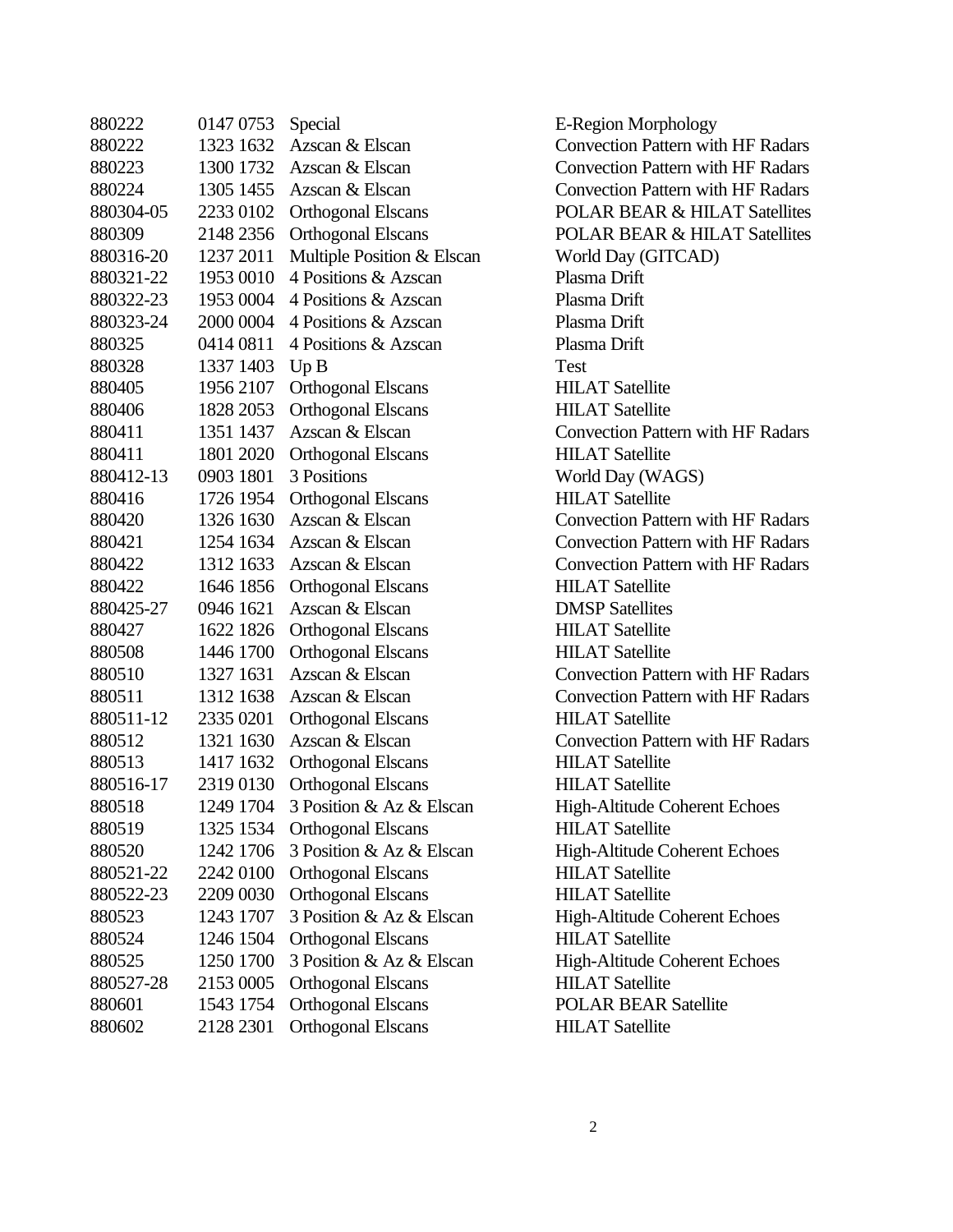| 880607    | 1525 1731 | <b>Orthogonal Elscans</b>  | POL        |
|-----------|-----------|----------------------------|------------|
| 880607    | 2032 2231 | <b>Orthogonal Elscans</b>  | HIL.       |
| 880609    | 1050 1307 | <b>Orthogonal Elscans</b>  | HIL.       |
| 880610    | 1456 1704 | <b>Orthogonal Elscans</b>  | POL        |
| 880613    | 0953 1601 | Multiple Position & Elscan | Wor        |
| 880613    | 1623 1739 | 3 Positions                | Wor        |
| 880617    | 1923 2132 | <b>Orthogonal Elscans</b>  | HIL.       |
| 880620    | 1441 1653 | <b>Orthogonal Elscans</b>  | <b>POL</b> |
| 880621    | 1306 1635 | Azscan & Elscan            | Con        |
| 880622    | 1318 1635 | Azscan & Elscan            | Con        |
| 880623    | 1414 1800 | Azscan & Elscan            | Con        |
| 880624    | 1322 1632 | Azscan & Elscan            | Con        |
| 880629    | 1344 1601 | <b>Orthogonal Elscans</b>  | POL        |
| 880701    | 0759 0958 | <b>Orthogonal Elscans</b>  | HIL.       |
| 880701    | 1001 1607 | Elscan & Azscan            | Auro       |
| 880705    | 0952 1601 | Elscan & Azscan            | Auro       |
| 880706    | 0735 0951 | <b>Orthogonal Elscans</b>  | HIL.       |
| 880706    | 0953 1602 | Elscan & Azscan            | Auro       |
| 880707    | 07120929  | <b>Orthogonal Elscans</b>  | HIL.       |
| 880707    | 0936 1606 | Elscan & Azscan            | Auro       |
| 880708    | 0952 1604 | Elscan & Azscan            | Auro       |
| 880712    | 0634 0859 | <b>Orthogonal Elscans</b>  | HIL.       |
| 880712-13 | 0954 1805 | Multiple Position & Elscan | Wor        |
| 880715    | 1546 1747 | <b>Orthogonal Elscans</b>  | HIL.       |
| 880720    | 1534 1717 | <b>Orthogonal Elscans</b>  | HIL.       |
| 880725    | 1431 1647 | <b>Orthogonal Elscans</b>  | HIL.       |
| 880726    | 1412 1615 | <b>Orthogonal Elscans</b>  | HIL.       |
| 880802    | 1104 1704 | <b>Elscans</b>             | $F-R$      |
| 880803    | 1055 1659 | <b>Elscans</b>             | $F-R$      |
| 880809    | 1600 1754 | Vertical                   | Test       |
| 880810    | 1601 2200 | Vertical                   | Curr       |
| 880812    | 0958 1601 | <b>Elscans</b>             | F-Re       |
| 880813    | 0954 1606 | <b>Elscans</b>             | $F-R$      |
| 880818    | 0215 0424 | <b>Orthogonal Elscans</b>  | HIL.       |
| 880819    | 0147 0357 | <b>Orthogonal Elscans</b>  | <b>HIL</b> |
| 880824    | 0123 0328 | <b>Orthogonal Elscans</b>  | HIL.       |
| 880826    | 1203 1606 | 3 Positions                | Test       |
| 880829-30 | 2116 0021 | Special                    | Strat      |
| 880830    | 0023 0231 | <b>Orthogonal Elscans</b>  | HIL.       |
| 880830    | 1736 2045 | Special                    | Strat      |
| 880830-31 | 2114 0314 | 1 Position                 | $D-R$      |
| 880901    | 0940 1151 | <b>Orthogonal Elscans</b>  | HIL        |

**POLAR BEAR Satellite HILAT Satellite HILAT Satellite** POLAR BEAR Satellite World Day (WAGS) World Day (WAGS) HILAT Satellite POLAR BEAR Satellite Convection Pattern with HF Radars Convection Pattern with HF Radars **Convection Pattern with HF Radars Convection Pattern with HF Radars** POLAR BEAR Satellite **HILAT Satellite** Auroral Boundary Plasma Flow Auroral Boundary Plasma Flow **HILAT Satellite** Auroral Boundary Plasma Flow **HILAT Satellite** Auroral Boundary Plasma Flow Auroral Boundary Plasma Flow HILAT Satellite World Day **HILAT Satellite HILAT Satellite HILAT Satellite HILAT Satellite** F-Region Polar Cusp F-Region Polar Cusp **Current-Driven Instabilities** F-Region Polar Cusp F-Region Polar Cusp **HILAT Satellite HILAT Satellite HILAT Satellite** Stratosphere/Troposphere Turbulence **HILAT Satellite** Stratosphere/Troposphere Turbulence D-Region Ionization **HILAT Satellite**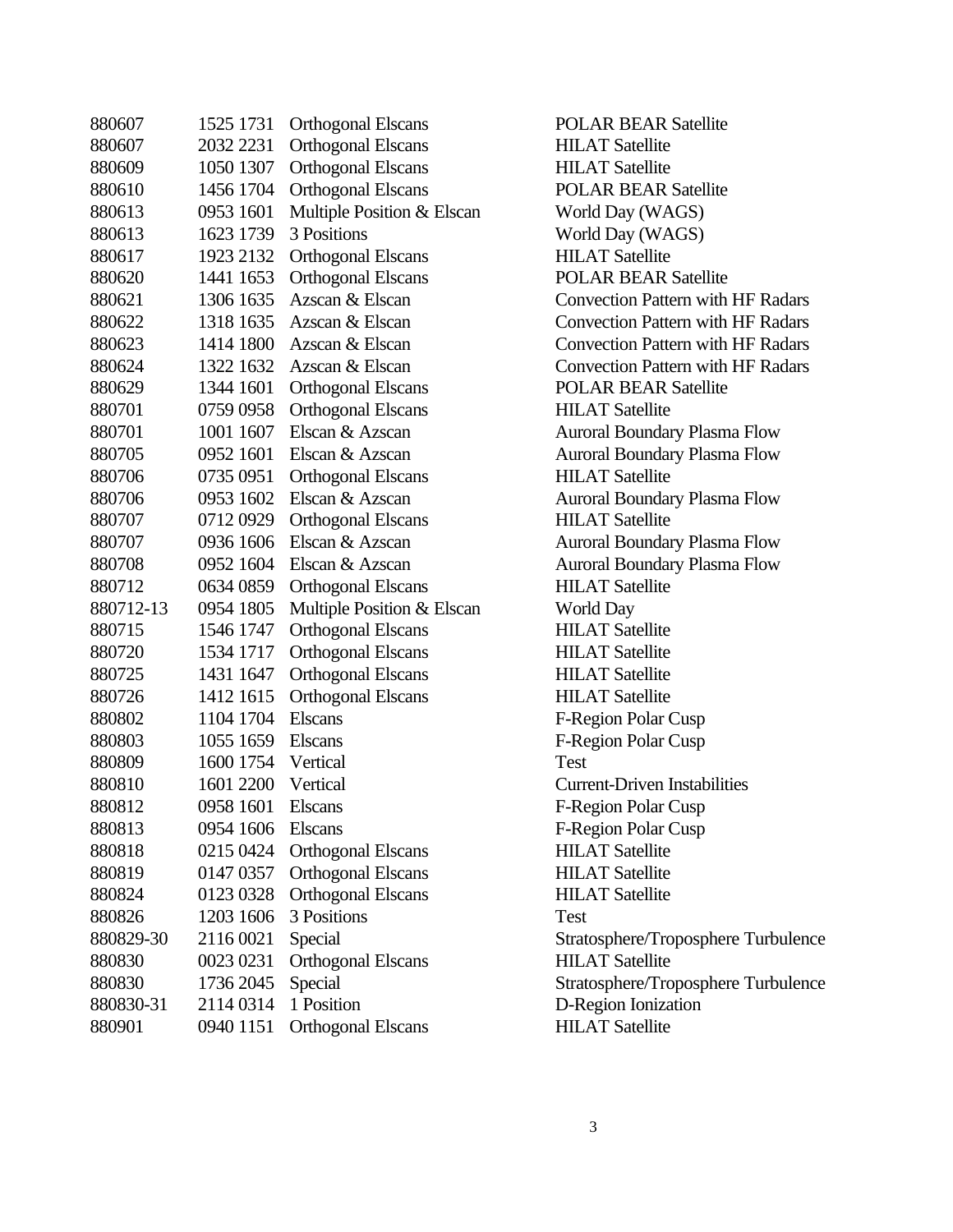| 880902    | 1300 1500           | 1 Position                 | Test  |
|-----------|---------------------|----------------------------|-------|
| 880902    | 1530 1630           | 1 Position                 | Strat |
| 880905-06 | 2108 0208           | Special                    | $D-R$ |
| 880906    | 0948 1806           | Elscan & 1 Position        | Clef  |
| 880907    | 0931 1632           | Up B                       | Clef  |
| 880908    | 0942 1806           | <b>Azscans</b>             | Clef  |
| 880908-09 | 2325 0130           | <b>Orthogonal Elscans</b>  | HIL.  |
| 880910    | 1045 1809           | Elscans & 1 Position       | Clef  |
| 880912    | 0821 1029           | <b>Orthogonal Elscans</b>  | HIL.  |
| 880912-13 | 1034 1610           | Multiple Position & Elscan | Wor   |
| 880913-14 | 2245 0059           | <b>Orthogonal Elscans</b>  | HIL.  |
| 880914-15 | 2218 0029           | <b>Orthogonal Elscans</b>  | HIL.  |
| 880917    | 0752 0958           | <b>Orthogonal Elscans</b>  | HIL.  |
| 880919-20 | 2206 0001           | <b>Orthogonal Elscans</b>  | HIL.  |
| 880923    | 0701 0902           | <b>Orthogonal Elscans</b>  | HIL.  |
| 880927-29 | 0954 0950           | 4 Positions                | Low   |
| 881005    | 1955 2200           | <b>Orthogonal Elscans</b>  | HIL.  |
| 881006-07 | 2226 0802           | 4 Positions                | Low   |
| 881008-09 | 2148 0108           | 5 Positions                | Low   |
| 881010    | 2002 2129           | <b>Orthogonal Elscans</b>  | HIL.  |
| 881010-11 | 2142 1829           | 4 Positions                | Low   |
| 881011    | 1858 2103           | <b>Orthogonal Elscans</b>  | HIL.  |
| 881013-14 | 2331 0750           | 5 Positions                | Low   |
| 881014    | 1828 2021           | 3 Positions                | Test  |
| 881014-15 | 2028 0310           | 5 Positions                | Low   |
| 881015    | 0356 0535           | <b>Orthogonal Elscans</b>  | HIL.  |
| 881016    | 1816 2027           | <b>Orthogonal Elscans</b>  | HIL.  |
| 881020    | 0308 0532           | <b>Orthogonal Elscans</b>  | HIL.  |
| 881101    | 1626 1829           | <b>Orthogonal Elscans</b>  | HIL.  |
| 881108-09 | 2134 1006           | 4 Positions                | Low   |
|           | 881109-10 1009 1805 | 4 Positions                | Wor   |
| 881111-12 | 2146 1130           | 4 Positions                | Low   |
| 881112    | 1502 1706           | <b>Orthogonal Elscans</b>  | HIL.  |
| 881114-15 | 2151 1106           | 4 Positions                | Low   |
| 881115-16 | 2346 0200           | <b>Orthogonal Elscans</b>  | HIL.  |
| 881116    | 1503 1707           | <b>Orthogonal Elscans</b>  | HIL.  |
| 881117    | 1422 1642           | <b>Orthogonal Elscans</b>  | HIL.  |
| 881120-21 | 2306 0131           | <b>Orthogonal Elscans</b>  | HIL.  |
| 881123    | 1327 1539           | <b>Orthogonal Elscans</b>  | HIL.  |
| 881123    | 1544 1604           | Special                    | Test  |
| 881128    | 1300 1512           | <b>Orthogonal Elscans</b>  | HIL.  |
| 881203    | 1220 1437           | <b>Orthogonal Elscans</b>  | HIL.  |

Stratosphere/Troposphere Turbulence D-Region Ionization Cleft Signature **Cleft Signature Cleft Signature** HILAT Satellite **Cleft Signature** HILAT Satellite n World Day HILAT Satellite HILAT Satellite HILAT & POLAR BEAR Satellites HILAT Satellite **HILAT Satellite** Lower Thermospheric Neutral Winds HILAT Satellite Lower Thermospheric Neutral Winds Lower Thermospheric Neutral Winds **HILAT Satellite** Lower Thermospheric Neutral Winds **HILAT Satellite** Lower Thermospheric Neutral Winds Lower Thermospheric Neutral Winds **HILAT Satellite HILAT Satellite HILAT Satellite HILAT Satellite** Lower Thermospheric Neutral Winds World Day (WAGS) Lower Thermospheric Neutral Winds **HILAT Satellite** Lower Thermospheric Neutral Winds **HILAT Satellite HILAT Satellite HILAT Satellite HILAT Satellite HILAT Satellite HILAT Satellite HILAT Satellite**